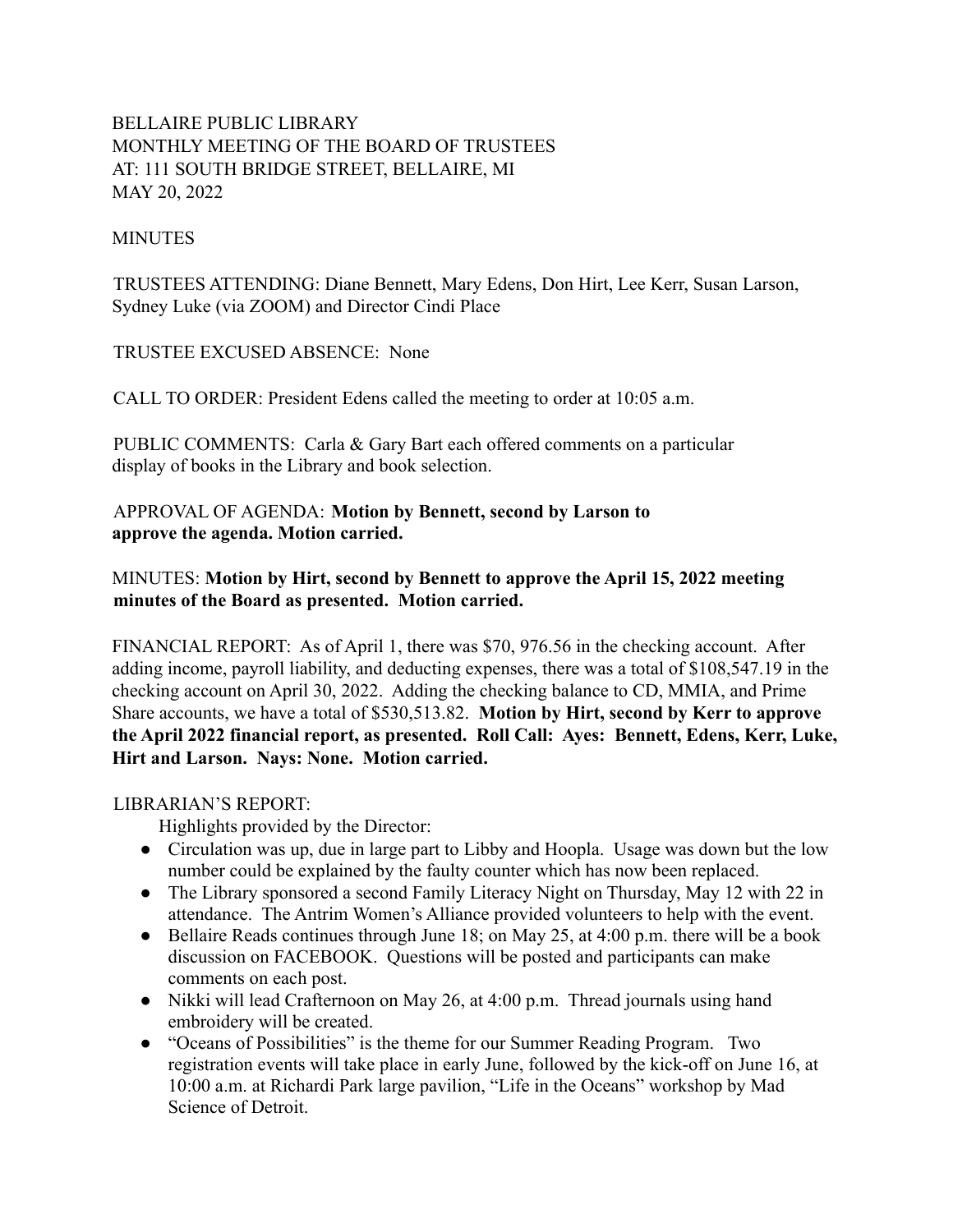- On June 22, at 10:00 a.m., the Library is hosting Michigan Notable Author Lisa Sukenic who wrote *Miles from Motown,* a prose-poetry book for all ages.
- The Library was awarded a Library Services Technology Grant from the Library of Michigan for \$1649.00 to purchase advanced STEM items to supplement materials for the Kids Coding Club. The Club will begin meeting Saturday, June 25 at 10:00 a.m., and run every other Saturday through August. Our tech guru Gabe will be heading the group, with help from the library staff.

*A complete Librarian's Report is available at the Library.*

### COMMITTEE REPORTS:

- The Policy Committee met on May 6, 2022 to review our Copier Use Policy and Acceptable Use Policy with regard to charges for scanning and copying and our Equipment Use Policy to take into account our Library of Things. Other policies were reviewed; revisions were limited to minor editorial changes and elimination of language that no longer applied. As follow-up to the meeting, the Director contacted the auditor regarding a line in our Purchasing Policy (FE) that called for three quotes for the purchase of capital assets and costs associated with building improvements, with an estimated value in excess of \$100.00. The auditor recommended a minimum amount of \$1,000, which is also in line with the amount for orders of Library materials and supplies not subject to Board approval. **Motion by Bennett, second by Luke to accept the policy changes recommended by the Policy Committee. Motion carried.**
- The Finance Committee met to discuss a possible salary increase for the Director. In light of the Director's outstanding performance, well-documented in her recent annual review, the Committee recommended a \$1,500 increase in her yearly salary. **Motion by Luke, second by Bennett to increase the Director's yearly salary by \$1,500, effective May 31, 2022. Roll Call: Ayes: Bennett, Edens, Luke, Hirt, Kerr, and Larson. Nays: None. Motion carried.**

OLD BUSINESS: The Strategic Planning Committee met on May 20, 2022 to begin review of the draft of the Strategic Action Plan for 2022-2026 prepared by the Director with staff input. The Committee will meet again (TBD) to complete its review and will present its recommendations to the full Board on July 15, 2022 at 9:00 a.m., followed by the regular Board meeting.

NEW BUSINESS: None.

CORRESPONDENCE: None

## GRANTS, MEMORIALS, & DONATIONS: **Motion by Bennett, second by Kerr to accept grants, memorials, and donations received since April 2022. Motion carried.**

UPDATES & REMINDERS: Bennett will be absent from the June 17, 2022 Board meeting. Gabe will be out for a bit recuperating; any Trustee who would like to contribute to a "care package", please see the Director.